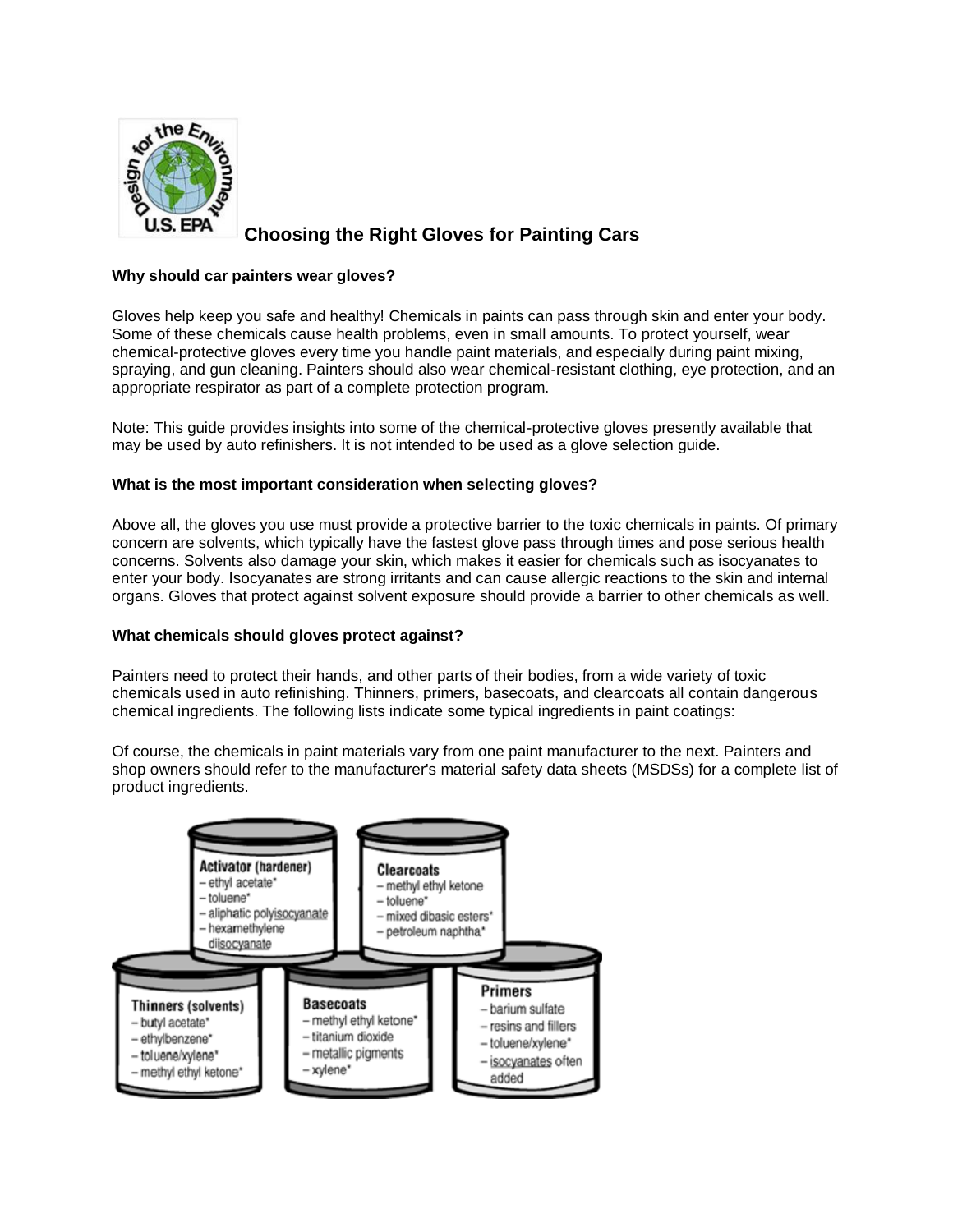*The ingredients with stars (\*) are all organic solvents -- common chemicals in paint coatings.*

**Remember**: paint shops use many toxic chemicals. Your gloves must protect against all of them!

**What type of glove makes the most sense for car painters?** 



Don't make your choice based on price alone! All gloves do not provide the same level of protection. Latex gloves, for example, offer little or no protection because they rapidly degrade after being exposed to many chemicals found in paint materials. Latex gloves are not a good choice for most painting tasks.

Nitrile gloves, in contrast, provide a better barrier to paints and organic solvents—the chemicals that are some of the toughest on gloves. Because they protect well and are durable, nitrile gloves (which cost about \$10.00 for a box of 100 pairs) offer good value for your safety dollar. Of course, even nitrile gloves would not provide adequate protection against all chemicals for all tasks.



Certain strong solvents used in paints and for clean-up, like methyl ethyl ketone (MEK), pass through nitrile gloves. Nitrile gloves should not be used for tasks where direct immersion of gloves in MEK lasts longer than a few minutes. Other glove types, like butyl rubber, provide a stronger barrier to MEK and similar chemicals, but these gloves are very expensive and might not offer painters the "feel" they need for most tasks.

Ultimately, shop owners should work with their painters and glove distributors to identify the right gloves: ones that protect against auto refinishing chemicals, fit comfortably, suit the task, and are a good protection value.

**Remember:** In a paint shop you're exposed to many chemicals that pass through gloves at varying rates. The right glove must protect you from the chemicals that penetrate gloves fastest.

### **How often should painters change their gloves?**

When to change gloves depends on the glove type, thickness, and condition of use. It's always best to consult with the glove manufacturer to find out how often gloves should be changed. Before any task,